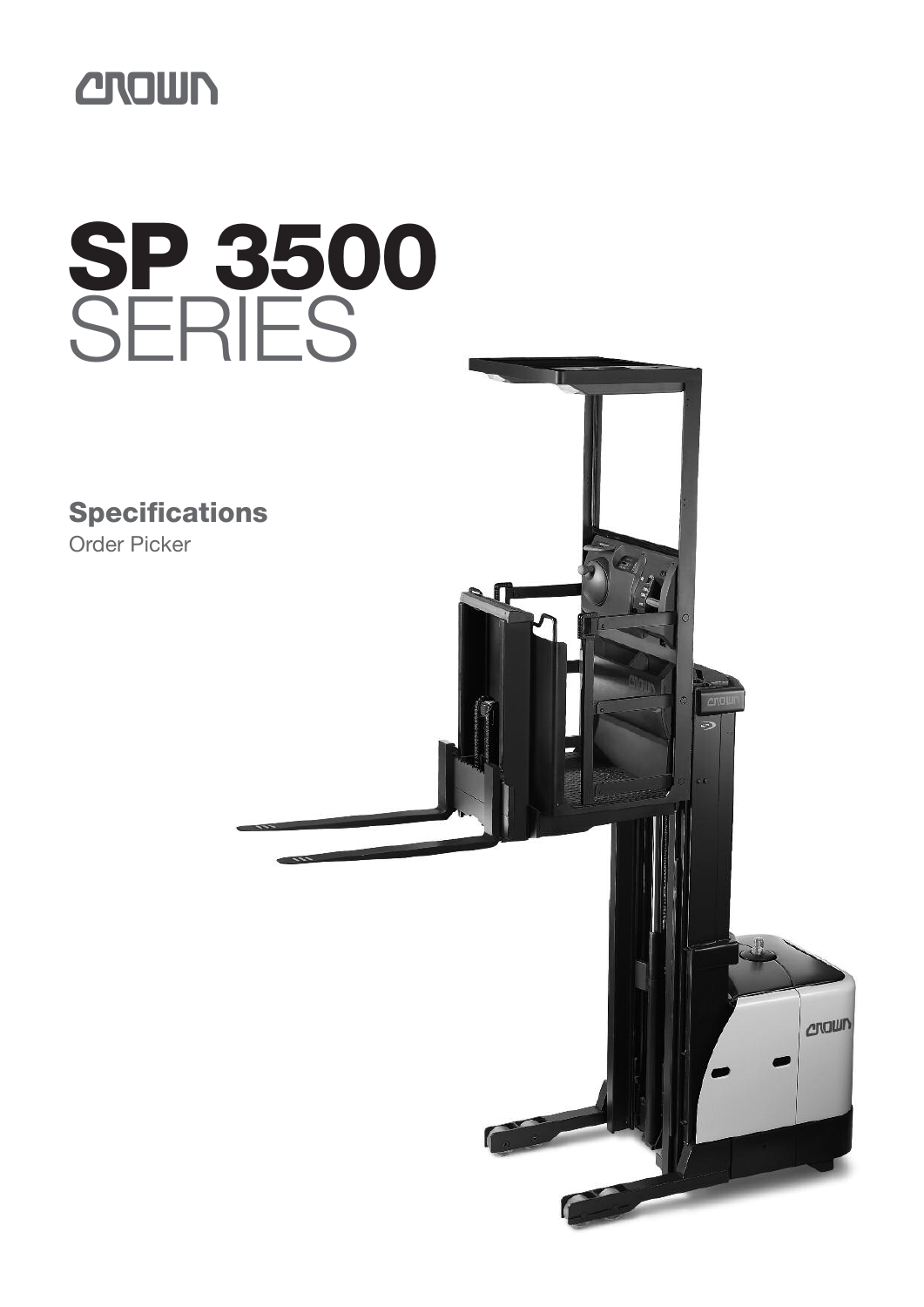### **CROWN**

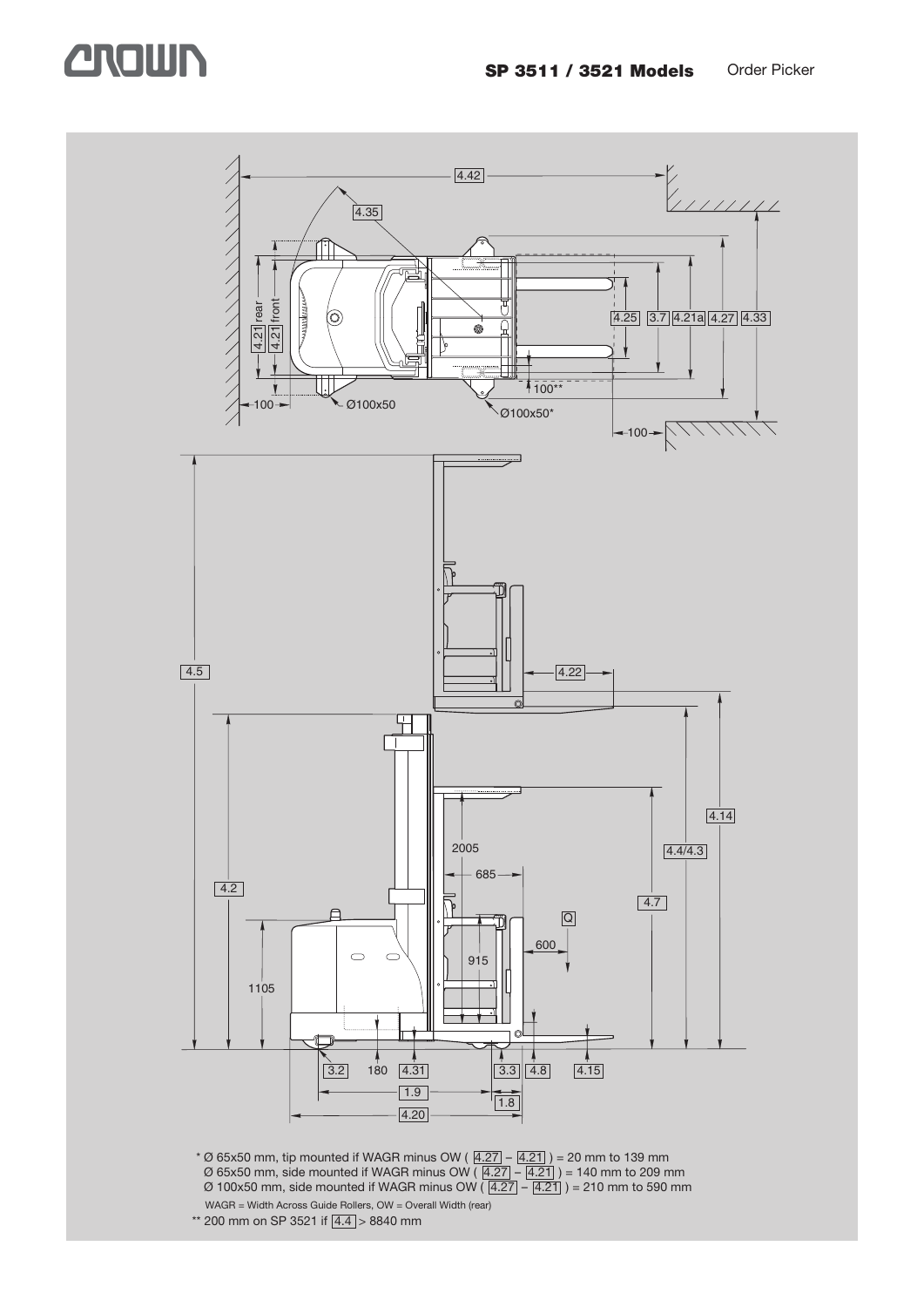|                     | 1.1          | Manufacturer                                           | Crown Equipment Corporation  |                         |            |                                           |                                        |                                |                |  |  |  |  |
|---------------------|--------------|--------------------------------------------------------|------------------------------|-------------------------|------------|-------------------------------------------|----------------------------------------|--------------------------------|----------------|--|--|--|--|
|                     | 1.2          | <b>Type</b>                                            |                              |                         |            |                                           | SP 3511-1.25 SP 3511-1.25 SP 3521-1.25 |                                | SP 3521-1.25   |  |  |  |  |
|                     |              |                                                        |                              |                         |            | TL                                        | Π                                      | TL                             | TT             |  |  |  |  |
|                     | 1.3          | Power                                                  |                              |                         |            |                                           | electric                               |                                |                |  |  |  |  |
| General Information | 1.4          | <b>Operator Type</b>                                   |                              |                         |            |                                           | order picker                           |                                |                |  |  |  |  |
|                     | 1.5          | Load Capacity*                                         |                              | Q                       | $\ddagger$ |                                           | 1.25                                   |                                |                |  |  |  |  |
|                     | 1.6          | <b>Load Centre</b>                                     |                              | $\mathsf{C}$            | mm         | 600                                       |                                        |                                |                |  |  |  |  |
|                     | 1.8          | <b>Load Distance</b>                                   |                              | X                       | mm         | 245                                       | 295                                    | 245                            | 295            |  |  |  |  |
|                     | 1.9          | <b>Wheel Base</b>                                      |                              | $\vee$                  | mm         | 1410                                      | 1385                                   | 1410                           | 1385           |  |  |  |  |
| Weights             | 2.1          | Weight                                                 | less battery                 |                         | kg         |                                           | see table 3 and 4                      |                                |                |  |  |  |  |
|                     | 2.2          | <b>Axle Load</b>                                       | w. load, front / rear        |                         | kg         |                                           | see table 3 and 4                      |                                |                |  |  |  |  |
|                     | 2.3          | <b>Axle Load</b>                                       | w.o. load, front / rear      |                         | kg         |                                           | see table 3 and 4                      |                                |                |  |  |  |  |
|                     | 3.1          | <b>Tyres Type</b>                                      |                              |                         |            |                                           |                                        | polyurethane                   |                |  |  |  |  |
|                     | 3.2          | <b>Tyres</b>                                           | front                        |                         | mm         |                                           | Ø 330 x 140                            |                                |                |  |  |  |  |
|                     | 3.3          | <b>Tyres</b>                                           | rear                         |                         | mm         |                                           |                                        | Ø 150 x 70 **                  |                |  |  |  |  |
| Tyres               | 3.5          | <b>Wheels</b>                                          | number (x=driven) front/rear |                         |            |                                           | 1x/4                                   |                                |                |  |  |  |  |
|                     | 3.6          | <b>Track Width</b>                                     | front                        | b <sub>10</sub>         | mm         |                                           | centre                                 |                                |                |  |  |  |  |
|                     | 3.7          | <b>Track Width</b>                                     | rear                         | b11                     | mm         |                                           | see table 3 and 4                      |                                |                |  |  |  |  |
|                     | 4.2          | <b>Mast</b>                                            | collapsed height             | h <sub>1</sub>          | mm         | see table 3 and 4                         |                                        |                                |                |  |  |  |  |
|                     | 4.3          | <b>Free Lift</b>                                       |                              | h2                      | mm         |                                           | see table 3 and 4                      |                                |                |  |  |  |  |
|                     | 4.4          | <b>Lift Height</b>                                     |                              | h <sub>3</sub>          | mm         |                                           | see table 3 and 4                      |                                |                |  |  |  |  |
|                     | 4.5          | <b>Mast</b>                                            | extended height              | h <sub>4</sub>          | mm         |                                           | see table 3 and 4                      |                                |                |  |  |  |  |
|                     | 4.7          | <b>Overhead Guard Height</b>                           |                              | h <sub>6</sub>          | mm         | 2325                                      |                                        |                                |                |  |  |  |  |
|                     | 4.8          | <b>Operator Stand Height</b>                           | lowered                      | h7                      | mm         | 240                                       |                                        |                                |                |  |  |  |  |
|                     | 4.14         | <b>Operator Stand Height</b>                           | raised                       | h <sub>12</sub>         | mm         | see table 3 and 4<br>75                   |                                        |                                |                |  |  |  |  |
|                     | 4.15         | <b>Fork Height</b>                                     | lowered                      | h <sub>13</sub>         |            |                                           |                                        |                                |                |  |  |  |  |
|                     | 4.20         | Headlength                                             |                              | 2                       | mm         | 1895                                      | 1920                                   | 1895                           | 1920           |  |  |  |  |
|                     | 4.21         | <b>Overall Width</b>                                   | front / rear                 | b1/b2<br>b <sub>9</sub> | mm<br>mm   |                                           | see table 3 and 4                      |                                |                |  |  |  |  |
| Dimensions          | 4.21a        | <b>Overall Width</b>                                   | operator platform            | see table 3 and 4       |            |                                           |                                        |                                |                |  |  |  |  |
|                     | 4.22         | <b>Fork Dimension</b>                                  | standard                     | thxwxl                  | mm         | $\overline{50}$ x 100 x 1145              |                                        |                                |                |  |  |  |  |
|                     |              |                                                        | optional length              |                         | mm         | 760/915/990/1065/1220/1370/1525/1830/2135 |                                        |                                |                |  |  |  |  |
|                     | 4.25         | <b>Width Across Forks</b>                              | min. - max.                  | b <sub>5</sub>          | mm         | $610 - 760$<br>see table 3 and 4          |                                        |                                |                |  |  |  |  |
|                     | 4.27         | <b>Width Across Guide Rollers</b> in 6.5 mm increments |                              | b <sub>6</sub>          | mm         |                                           |                                        |                                |                |  |  |  |  |
|                     | 4.31<br>4.33 | <b>Ground Clearance</b><br><b>Working Aisle Width</b>  | with load below mast         | m <sub>1</sub><br>Ast   | mm         |                                           | see table 3 and 4                      | 50                             |                |  |  |  |  |
|                     | 4.35         | <b>Turning Radius</b>                                  | minimum                      | Wa                      | mm<br>mm   | 1755                                      | 1730                                   | 1755                           | 1730           |  |  |  |  |
|                     | 4.42         | <b>Transfer Aisle Width***</b>                         | 1000 x 1200 traverse         | Ast <sub>3</sub>        | mm         | 3540                                      | 3560                                   | 3540                           | 3560           |  |  |  |  |
|                     |              |                                                        | 800 x 1200 traverse          | Ast <sub>3</sub>        | mm         | 3360                                      | 3380                                   | 3360                           | 3380           |  |  |  |  |
|                     | 5.1          | <b>Travel Speed</b>                                    | w./w.o. load                 |                         | km/h       |                                           | see table 1                            |                                |                |  |  |  |  |
|                     | 5.2          | <b>Lift Speed</b>                                      | w./w.o. load                 |                         | m/s        | 0.14/0.23                                 | 0.13/0.20                              | 0.23/0.41                      | 0.22/0.36      |  |  |  |  |
| Perform.            | 5.3          | <b>Lowering Speed</b>                                  | w./w.o. load                 |                         | m/s        | 0.19/0.20                                 | 0.19/0.20                              | 0.38/0.41                      | 0.38/0.41      |  |  |  |  |
|                     | 5.10         | <b>Service Brake</b>                                   |                              |                         |            |                                           |                                        | electro-magnetic, regenerative |                |  |  |  |  |
|                     | 6.1          | <b>Traction Motor</b>                                  | 60 min. rating               |                         | kW         |                                           | 3.9                                    |                                |                |  |  |  |  |
|                     | 6.2          | <b>Lift Motor</b>                                      | 15% on time                  |                         | kW         | 2.5                                       |                                        |                                | $2 \times 2.5$ |  |  |  |  |
|                     | 6.3          | <b>Max. Battery Box Size</b>                           |                              | <b>Ixwxh</b>            | mm         |                                           |                                        | 360 x 920 x 790                |                |  |  |  |  |
| Motors              | 6.4          | <b>Battery Voltage</b>                                 | nominal capacity K5          |                         | V/Ah       |                                           | 24V / 500-800                          |                                |                |  |  |  |  |
|                     | 6.5          | <b>Battery Weight</b>                                  | minimum                      |                         | kg         |                                           |                                        | 690                            |                |  |  |  |  |
|                     | 8.1          | <b>Type of Controller</b>                              | drive                        |                         |            |                                           |                                        | <b>AC</b> traction             |                |  |  |  |  |
|                     |              |                                                        |                              |                         |            |                                           |                                        |                                |                |  |  |  |  |

\* Capacity may be subject to derating if longer load centre (fork length) or wider platform width is required; see table 3 and 4, rated capacity @ max. lift height  $\boxed{4.4}$ \*\* Ø 150 x 110 mm on SP 3521 if  $\frac{1}{4.4}$  > 8840 mm

\*\*\* Assumes 400 mm clearance

\*\*\*\* Power unit direction





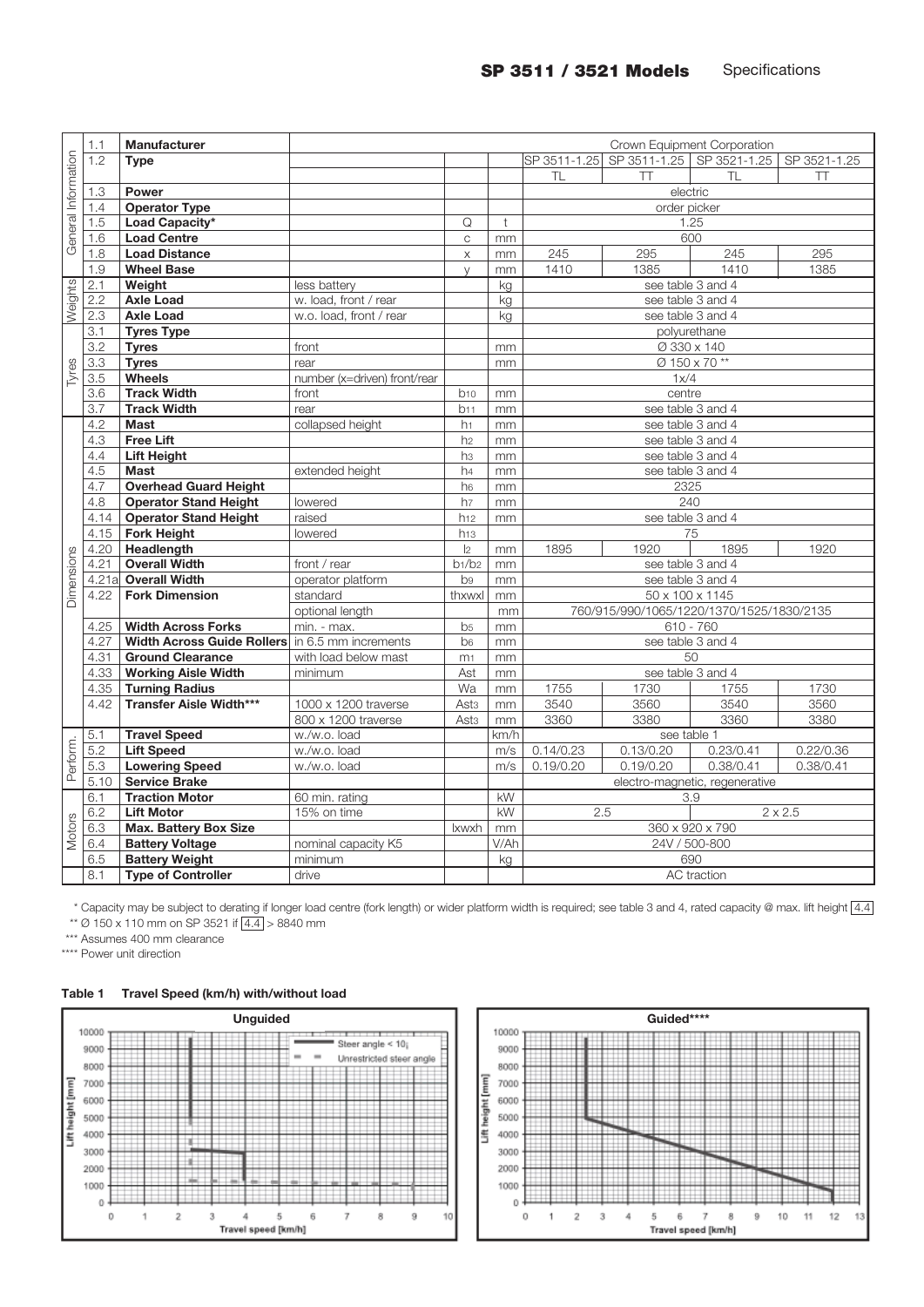## **CROWN**



\*\* 200 mm on SP 3522 if  $\boxed{4.4}$  > 9145 mm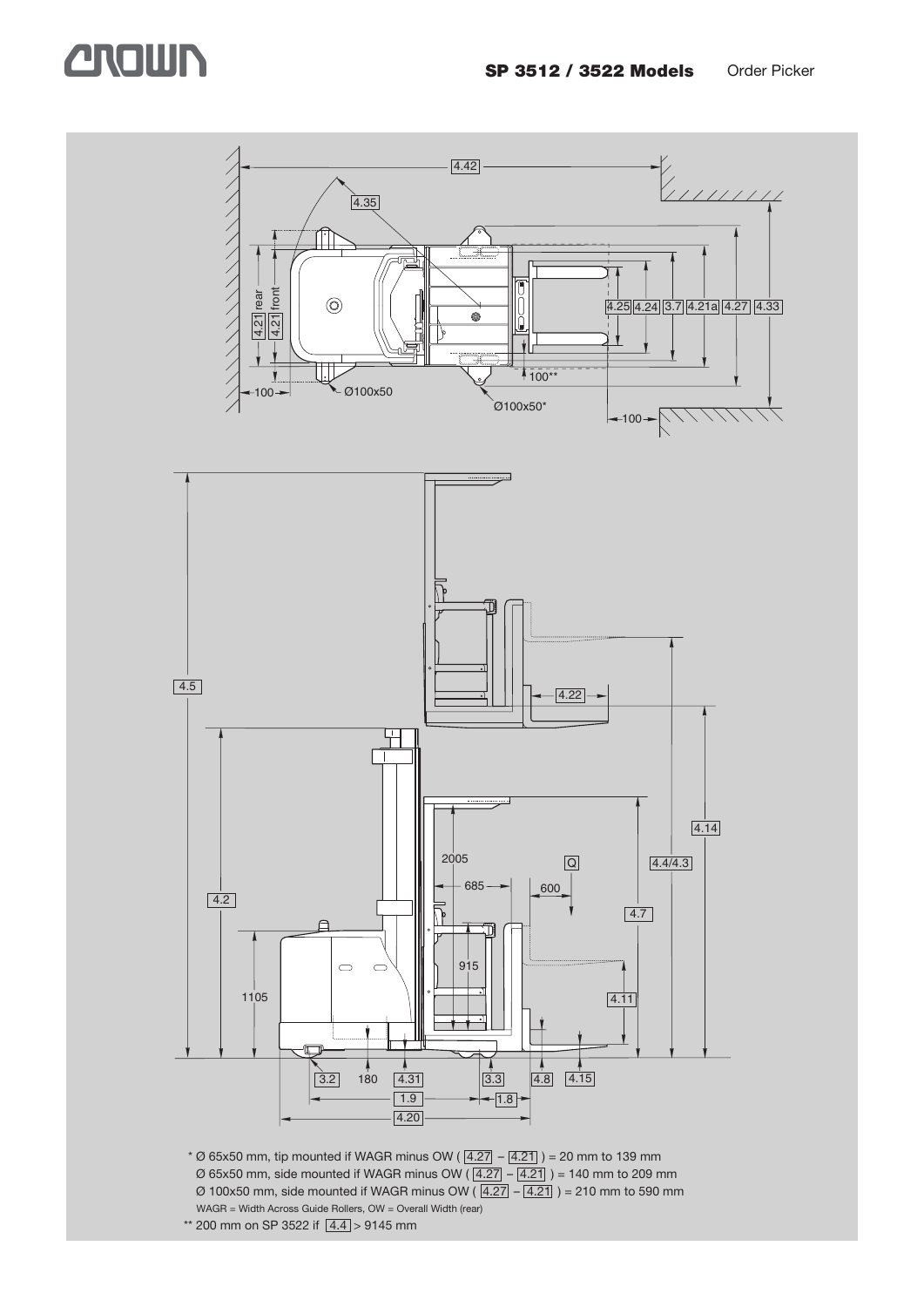|                     | 1.1              | <b>Manufacturer</b>                                    |                              | Crown Equipment Corporation       |                              |                                      |               |                    |                |  |  |  |
|---------------------|------------------|--------------------------------------------------------|------------------------------|-----------------------------------|------------------------------|--------------------------------------|---------------|--------------------|----------------|--|--|--|
|                     | 1.2              | <b>Type</b>                                            |                              |                                   |                              | SP 3512-1.0                          | SP 3512-1.0   | SP 3522-1.0        | SP 3522-1.0    |  |  |  |
|                     |                  |                                                        |                              |                                   |                              | TL                                   | $\top$        | TL                 | π              |  |  |  |
| General Information | 1.3              | Power                                                  |                              |                                   |                              |                                      | electric      |                    |                |  |  |  |
|                     | 1.4              | <b>Operator Type</b>                                   |                              |                                   |                              |                                      | order picker  |                    |                |  |  |  |
|                     | 1.5              | Load Capacity*                                         |                              | Q                                 | $\mathsf{t}$                 | 1.0                                  |               |                    |                |  |  |  |
|                     | 1.6              | <b>Load Centre</b>                                     |                              | $\mathsf C$                       | mm                           |                                      | 600           |                    |                |  |  |  |
|                     | 1.8              | <b>Load Distance</b>                                   |                              | $\mathsf X$                       | mm                           | 470                                  | 520           | 470                | 520            |  |  |  |
|                     | 1.9              | <b>Wheel Base</b>                                      |                              | $\vee$                            | mm                           | 1410                                 | 1385          | 1410               | 1385           |  |  |  |
| Weight              | 2.1              | Weight                                                 | less battery                 |                                   | kg                           |                                      |               | see table 5 and 6  |                |  |  |  |
|                     | 2.2              | <b>Axle Load</b>                                       | w. load, front / rear        |                                   | kg                           |                                      |               | see table 5 and 6  |                |  |  |  |
|                     | 2.3              | <b>Axle Load</b>                                       | w.o. load, front / rear      |                                   | kg                           |                                      |               | see table 5 and 6  |                |  |  |  |
|                     | 3.1              | <b>Tyres Type</b>                                      |                              |                                   |                              |                                      | polyurethane  |                    |                |  |  |  |
|                     | 3.2              | <b>Tyres</b>                                           | front                        |                                   | mm                           |                                      | Ø 330 x 140   |                    |                |  |  |  |
|                     | 3.3              | <b>Tyres</b>                                           | rear                         |                                   | mm                           |                                      |               | Ø 150 x 70 **      |                |  |  |  |
| Tyres               | 3.5              | Wheels (x-driven)                                      | number (x=driven) front/rear |                                   |                              |                                      | 1x/4          |                    |                |  |  |  |
|                     | 3.6              | <b>Track Width</b>                                     | front                        | b10                               | mm                           |                                      | centre        |                    |                |  |  |  |
|                     | 3.7              | <b>Track Width</b>                                     | rear                         | b11                               | mm                           |                                      |               | see table 5 and 6  |                |  |  |  |
|                     | 4.2              | <b>Mast</b>                                            | collapsed height             | h <sub>1</sub>                    | mm                           |                                      |               | see table 5 and 6  |                |  |  |  |
|                     | 4.3              | <b>Free Lift</b>                                       |                              | h <sub>2</sub>                    | mm                           | see table 5 and 6                    |               |                    |                |  |  |  |
|                     | 4.4              | <b>Lift Height</b>                                     |                              | hз                                | mm                           | see table 5 and 6                    |               |                    |                |  |  |  |
|                     | 4.5              | <b>Mast</b>                                            | extended height              | h4                                | mm                           | see table 5 and 6                    |               |                    |                |  |  |  |
|                     | 4.7              | <b>Overhead Guard Height</b>                           |                              | h <sub>6</sub>                    | mm                           | 2325                                 |               |                    |                |  |  |  |
|                     | 4.8              | <b>Operator Stand Height</b>                           | lowered                      | h7                                | mm                           | 240<br>760                           |               |                    |                |  |  |  |
|                     | 4.11<br>4.14     | <b>Additional Lift</b><br><b>Operator Stand Height</b> | raised                       | h <sub>9</sub><br>h <sub>12</sub> | mm                           | see table 5 and 6                    |               |                    |                |  |  |  |
|                     | 4.15             |                                                        | lowered                      | h <sub>13</sub>                   | mm                           | 65                                   |               |                    |                |  |  |  |
|                     | 4.20             | <b>Fork Height</b><br>Headlength                       |                              | 2                                 | mm                           | 2120                                 | 2120          | 2145               |                |  |  |  |
|                     | 4.21             | <b>Overall Width</b>                                   | front / rear                 | $b_1/b_2$                         | mm                           |                                      | 2145          | see table 5 and 6  |                |  |  |  |
| Dimensions          | 4.21a            | <b>Overall Width</b>                                   | operator platform            | b <sub>9</sub>                    | mm                           | see table 5 and 6                    |               |                    |                |  |  |  |
|                     | 4.22             | <b>Fork Dimension</b>                                  | standard                     | thxwxl                            | mm                           | 40 x 100 x 1145                      |               |                    |                |  |  |  |
|                     |                  |                                                        | optional length              |                                   | mm                           |                                      |               |                    |                |  |  |  |
|                     | 4.24             | <b>Fork Carriage Width</b>                             |                              | bз                                | mm                           | 760 / 915 / 990 / 1065 / 1220<br>880 |               |                    |                |  |  |  |
|                     | 4.25             | <b>Width Across Forks</b>                              | min. - max.                  | b <sub>5</sub>                    | mm                           | $200 - 840$                          |               |                    |                |  |  |  |
|                     | 4.27             | <b>Width Across Guide Rollers</b> in 6.5 mm increments |                              | b6                                | mm                           |                                      |               | see table 5 and 6  |                |  |  |  |
|                     | 4.31             | <b>Ground Clearance</b>                                | with load below mast         | m <sub>1</sub>                    | mm                           |                                      | 50            |                    |                |  |  |  |
|                     | 4.33             | <b>Working Aisle Width</b>                             | minimum                      | Ast                               | mm                           |                                      |               | see table 5 and 6  |                |  |  |  |
|                     | 4.35             | <b>Turning Radius</b>                                  |                              | Wa                                | mm                           | 1755                                 | 1730          | 1755               | 1730           |  |  |  |
|                     | 4.42             | <b>Transfer Aisle Width***</b>                         | 1000 x 1200 traverse         | Ast <sub>3</sub>                  | mm                           | 3750                                 | 3770          | 3750               | 3770           |  |  |  |
|                     |                  |                                                        | 800 x 1200 traverse          | Ast <sub>3</sub>                  | mm                           | 3560                                 | 3580          | 3560               | 3580           |  |  |  |
|                     | $\overline{5.1}$ | <b>Travel Speed</b>                                    | w./w.o. load                 |                                   | km/h                         |                                      | see table 2   |                    |                |  |  |  |
| Perform.            | 5.2              | <b>Lift Speed</b>                                      | w./w.o. load                 |                                   | m/s                          | 0.14/0.26                            | 0.13/0.20     | 0.23/0.41          | 0.22/0.36      |  |  |  |
|                     | 5.3              | <b>Lowering Speed</b>                                  | w./w.o. load                 |                                   | m/s                          | 0.19/0.20                            | 0.19/0.20     | 0.38/0.41          | 0.38/0.41      |  |  |  |
|                     | 5.10             | <b>Service Brake</b>                                   |                              |                                   |                              | electro-magnetic, regenerative       |               |                    |                |  |  |  |
|                     | 6.1              | <b>Traction Motor</b>                                  | 60 min. rating               |                                   | kW                           |                                      | 3.9           |                    |                |  |  |  |
|                     | 6.2              | <b>Lift Motor</b>                                      | 15% on time                  |                                   | kW                           |                                      | 2.5           |                    | $2 \times 2.5$ |  |  |  |
| Motors              | 6.3              | <b>Max. Battery Box Size</b>                           |                              | Ixwxh                             | mm                           |                                      |               | 360 x 920 x 790    |                |  |  |  |
|                     | 6.4              | <b>Battery Voltage</b>                                 | nominal capacity K5          |                                   | $\overline{V}/\overline{Ah}$ |                                      | 24V / 500-800 |                    |                |  |  |  |
|                     | 6.5              | <b>Battery Weight</b>                                  | minimum                      |                                   | kg                           |                                      | 690           |                    |                |  |  |  |
|                     | 8.1              | <b>Type of Controller</b>                              | drive                        |                                   |                              |                                      |               | <b>AC</b> traction |                |  |  |  |

\* Capacity may be subject to derating if longer load centre (fork length) or wider platform width is required; see table 5 and 6, rated capacity @ max. lift height [4.4] \*\* Ø 150 x 110 mm on SP 3522 if  $\boxed{4.4}$  > 9145 mm

\*\*\* Assumes 400 mm clearance

\*\*\*\* Power unit direction

#### **Table 2 Travel Speed (km/h) with/without load**



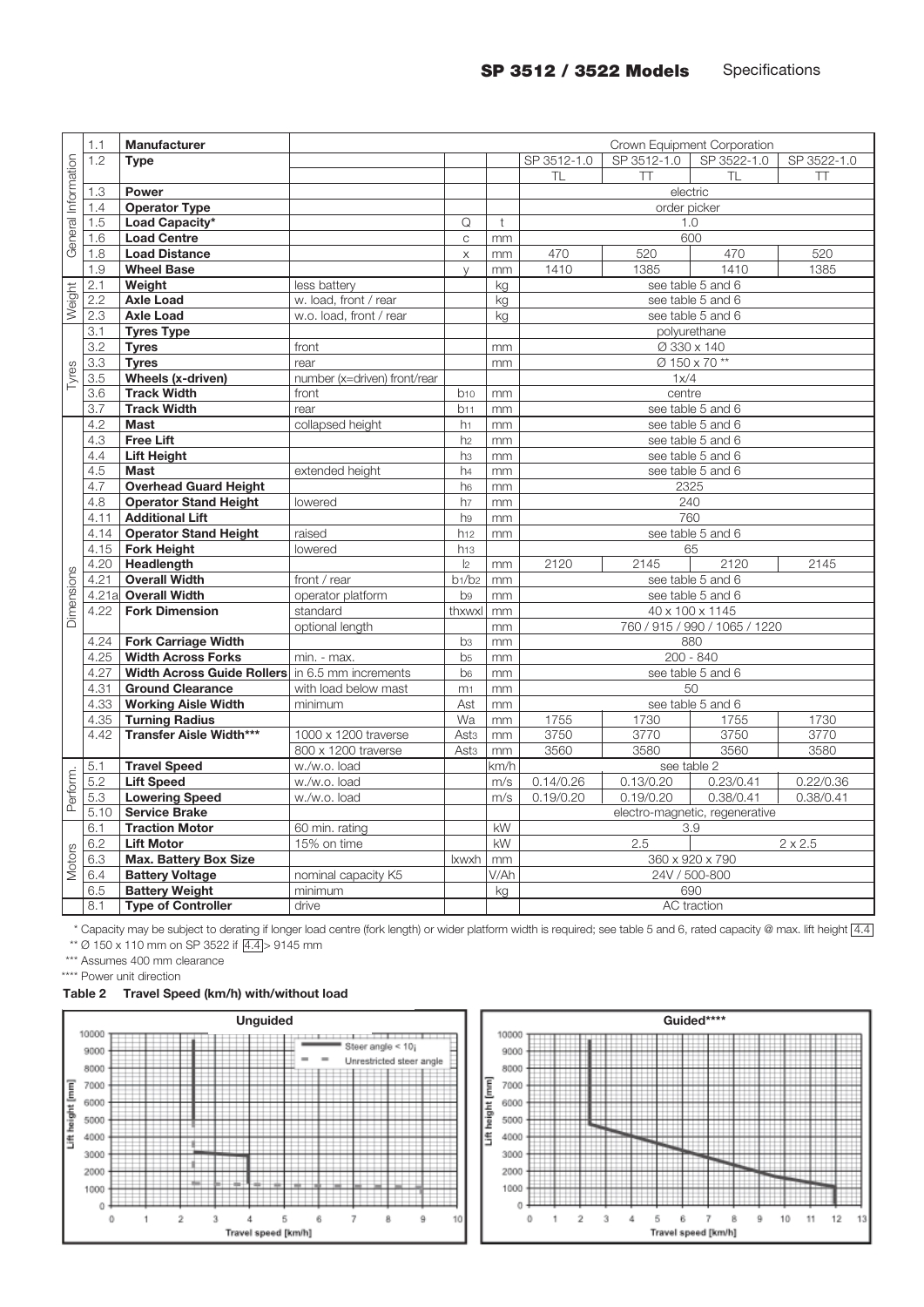**SP 3500 Series** Order Picker

| Table 3 |                                   |                                  |                 |               |             | SP 3511 & SP 3521 |      |      |      |      |      |      |  |
|---------|-----------------------------------|----------------------------------|-----------------|---------------|-------------|-------------------|------|------|------|------|------|------|--|
|         |                                   |                                  |                 |               |             |                   | TL   |      |      |      | тт   |      |  |
| 1.5     | <b>Rated Capacity</b>             | @ max lift height h <sub>3</sub> |                 | kg            | 1250        | 1250              | 1250 | 1250 | 1250 | 1250 | 1250 | 1250 |  |
| 2.1     | Weight SP 3511 / 3521             | less battery                     |                 | kg            | 2414        | 2440              | 2500 | 2630 | 2690 | 2675 | 2715 | 2800 |  |
| 2.2     | <b>Axle Load</b>                  | w. load, front                   |                 | kg            | 1180        | 1195              | 1225 | 1295 | 1325 | 1225 | 1245 | 1285 |  |
| 2.2     | <b>Axle Load</b>                  | w. load, rear                    |                 | kg            | 3175        | 3185              | 3215 | 3275 | 3305 | 3390 | 3410 | 3455 |  |
| 2.3     | <b>Axle Load</b>                  | w.o. load, front                 |                 | kg            | 1860        | 1870              | 1900 | 1975 | 2005 | 1955 | 1975 | 2015 |  |
| 2.3     | <b>Axle Load</b>                  | w.o. load, rear                  |                 | kg            | 1245        | 1260              | 1290 | 1345 | 1375 | 1410 | 1430 | 1475 |  |
| 3.7     | <b>Track Width</b>                | rear                             | b11             | mm            |             |                   |      |      | 970  |      |      |      |  |
| 4.2     | <b>Mast</b>                       | collapsed height                 | h1              | mm            | 2325        | 2415              | 2720 | 3025 | 3330 | 2325 | 2415 | 2720 |  |
| 4.3     | <b>Free Lift</b>                  |                                  | h2              | mm            | 75          | 115               | 115  | 115  | 115  | 75   | 165  | 470  |  |
| 4.4     | <b>Lift Height</b>                |                                  | hз              | mm            | 3455        | 3760              | 4370 | 4930 | 5435 | 4955 | 5335 | 6095 |  |
| 4.5     | Mast                              | extended height                  | h <sub>4</sub>  | mm            | 5700        | 6010              | 6615 | 7175 | 7685 | 7225 | 7610 | 8370 |  |
| 4.14    | <b>Operator Stand Height</b>      | raised                           | h <sub>12</sub> | mm            | 3620        | 3925              | 4535 | 5095 | 5600 | 5120 | 5500 | 6260 |  |
| 4.21    | <b>Overall Width</b>              | front / rear                     | b <sub>2</sub>  | mm            | 1020 / 1070 |                   |      |      |      |      |      |      |  |
| 4.21a   | <b>Overall Width</b>              | operator platform                |                 | <sub>mm</sub> | 1070        |                   |      |      |      |      |      |      |  |
| 4.27    | <b>Width Across Guide Rollers</b> | in 6.5 mm increments             | b <sub>6</sub>  | mm            | 1089 - 1660 |                   |      |      |      |      |      |      |  |
| 4.33    | <b>Working Aisle Width</b>        | minimum                          | Ast             | mm            |             |                   |      |      | 1270 |      |      |      |  |

| Table 4 |                                   | SP 3521               |                |    |           |           |           |           |           |           |
|---------|-----------------------------------|-----------------------|----------------|----|-----------|-----------|-----------|-----------|-----------|-----------|
|         |                                   |                       | тт             |    |           |           |           |           |           |           |
| 1.5     | <b>Rated Capacity *</b>           | @ max lift height h3  |                | kg | 1025      | 950       | 850       | 750       | 650       | 550       |
| 2.1     | Weight SP 3521                    | less battery          |                | kg | 2990      | 3070      | 3115      | 3225      | 3295      | 3490      |
| 2.2     | <b>Axle Load</b>                  | w. load, front/rear   |                | kg | 1385/3545 | 1415/3595 | 1440/3615 | 1490/3675 | 1515/3720 | 1590/3840 |
| 2.3     | <b>Axle Load</b>                  | w.o. load. front/rear |                | kg | 2115/1565 | 2145/1615 | 2170/1635 | 2220/1695 | 2250/1735 | 2325/1855 |
| 3.7     | <b>Track Width</b>                | rear                  | b11            | mm | 1120      | 1270      | 1270      | 1320      | 1425      | 1325      |
| 4.2     | Mast                              | collapsed height      | h1             | mm | 3025      | 3175      | 3330      | 3630      | 3785      | 3935      |
| 4.3     | <b>Free Lift</b>                  |                       | h <sub>2</sub> | mm | 775       | 925       | 1080      | 1385      | 1535      | 1690      |
| 4.4     | Lift Height                       |                       | hз             | mm | 7010      | 7470      | 7925      | 8380      | 8840      | 9295      |
| 4.5     | <b>Mast</b>                       | extended height       | h <sub>4</sub> | mm | 9285      | 9740      | 10200     | 10655     | 11112     | 11570     |
| 4.14    | <b>Operator Stand Height</b>      | raised                | h12            | mm | 7175      | 7635      | 8090      | 8550      | 9005      | 9465      |
| 4.21    | <b>Overall Width</b>              | front / rear          | b <sub>2</sub> | mm | 1020/1220 | 1270/1370 | 1270/1370 | 1350/1420 | 1420/1525 | 1420/1525 |
| 4.21a   | <b>Overall Width</b>              | operator platform     |                | mm | 1220      | 1370      | 1370      | 1370      | 1525      | 1525      |
| 4.27    | <b>Width Across Guide Rollers</b> | in 6.5 mm increments  | b <sub>6</sub> | mm | 1239-1810 | 1389-1960 | 1389-1960 | 1439-2010 | 1544-2115 | 1544-2115 |
| 4.33    | <b>Working Aisle Width</b>        | minimum               | Ast            | mm | 1420      | 1570      | 1570      | 1620      | 1725      | 1725      |

| Table 5 |                                   |                      |                   |    | SP 3512 & SP 3522        |      |           |      |      |      |      |      |
|---------|-----------------------------------|----------------------|-------------------|----|--------------------------|------|-----------|------|------|------|------|------|
|         |                                   |                      |                   |    |                          |      | <b>TL</b> | TТ   |      |      |      |      |
| 1.5     | <b>Rated Capacity **</b>          | @ max lift height h3 |                   | kg | 1000                     | 1000 | 1000      | 1000 | 1000 | 1000 | 1000 | 825  |
| 2.1     | Weight SP 3512 / 3522             | less battery         |                   | kg | 2485                     | 2515 | 2575      | 2705 | 2765 | 2750 | 2790 | 2870 |
| 2.2     | <b>Axle Load</b>                  | w. load, front       |                   | kg | 1080                     | 1095 | 1125      | 1200 | 1230 | 1130 | 1150 | 1190 |
| 2.2     | <b>Axle Load</b>                  | w. load, rear        |                   | kg | 3095                     | 3110 | 3140      | 3195 | 3225 | 3310 | 3330 | 3370 |
| 2.3     | <b>Axle Load</b>                  | w.o. load, front     |                   | kg | 1840                     | 1855 | 1885      | 1960 | 1990 | 1940 | 1960 | 2000 |
| 2.3     | <b>Axle Load</b>                  | w.o. load, rear      |                   | kg | 1335                     | 1350 | 1380      | 1435 | 1465 | 1500 | 1520 | 1560 |
| 3.7     | <b>Track Width</b>                | rear                 | b11               | mm | 970                      | 970  | 970       | 970  | 970  | 970  | 970  | 1120 |
| 4.2     | Mast                              | collapsed height     | h1                | mm | 2325                     | 2415 | 2720      | 3025 | 3330 | 2325 | 2415 | 2720 |
| 4.3     | <b>Free Lift</b>                  |                      | h2                | mm | 835                      | 875  | 875       | 875  | 875  | 835  | 925  | 1230 |
| 4.4     | <b>Lift Height</b>                | total lift           | h <sub>3+h9</sub> | mm | 4215                     | 4520 | 5130      | 5690 | 6200 | 5715 | 6095 | 6860 |
| 4.5     | <b>Mast</b>                       | extended height      | h4                | mm | 5700                     | 6010 | 6615      | 7175 | 7685 | 7225 | 7610 | 8370 |
| 4.11    | <b>Additional Lift</b>            |                      | h <sub>9</sub>    | mm |                          |      |           |      | 760  |      |      |      |
| 4.14    | <b>Operator Stand Height</b>      | raised               | h12               | mm | 3620                     | 3925 | 4535      | 5095 | 5600 | 5120 | 5500 | 6260 |
| 4.21    | <b>Overall Width</b>              | front / rear         | b <sub>2</sub>    | mm | 1020/1220<br>1020 / 1070 |      |           |      |      |      |      |      |
| 4.21a   | <b>Overall Width</b>              | operator platform    |                   | mm | 1220<br>1070             |      |           |      |      |      |      |      |
| 4.27    | <b>Width Across Guide Rollers</b> | in 6.5 mm increments | b6                | mm | 1089-1660<br>1239-1810   |      |           |      |      |      |      |      |
| 4.33    | <b>Working Aisle Width</b>        | minimum              | Ast               | mm |                          |      |           | 1270 |      |      |      | 1420 |

| Table 6 |                              |                                  | SP 3522        |    |           |           |           |           |           |  |
|---------|------------------------------|----------------------------------|----------------|----|-----------|-----------|-----------|-----------|-----------|--|
|         |                              | TТ                               |                |    |           |           |           |           |           |  |
| 1.5     | <b>Rated Capacity **</b>     | @ max lift height h <sub>3</sub> |                | kg | 650       | 550       | 500       | 450       | 350       |  |
| 2.1     | Weight SP 3522               | less battery                     |                | kg | 3065      | 3145      | 3190      | 3300      | 3370      |  |
| 2.2     | <b>Axle Load</b>             | w. load, front/rear              |                | kg | 1290/3465 | 1320/3515 | 1345/3535 | 1395/3595 | 1425/3635 |  |
| 2.3     | <b>Axle Load</b>             | w.o. load. front/rear            |                | kg | 2100/1655 | 2135/1700 | 2155/1725 | 2205/1785 | 2235/1825 |  |
| 3.7     | <b>Track Width</b>           | rear                             | b11            | mm | 1270      | 1270      | 1320      | 1425      | 1425      |  |
| 4.2     | <b>Mast</b>                  | collapsed height                 | h <sub>1</sub> | mm | 3025      | 3175      | 3330      | 3635      | 3785      |  |
| 4.3     | <b>Free Lift</b>             |                                  | h2             | mm | 1535      | 1685      | 1840      | 2145      | 2295      |  |
| 4.4     | <b>Lift Height</b>           | total lift                       | $h3+h9$        | mm | 7770      | 8230      | 8685      | 9145      | 9600      |  |
| 4.5     | Mast                         | extended height                  | h <sub>4</sub> | mm | 9285      | 9740      | 10200     | 10655     | 11112     |  |
| 4.11    | <b>Additional Lift</b>       |                                  | h9             | mm |           |           | 760       |           |           |  |
| 4.14    | <b>Operator Stand Height</b> | raised                           | h12            | mm | 7175      | 7635      | 8090      | 8550      | 9005      |  |
| 4.21    | <b>Overall Width</b>         | front / rear                     | b <sub>2</sub> | mm | 1270/1370 | 1270/1370 | 1350/1420 | 1420/1525 | 1420/1525 |  |
| 4.21a   | <b>Overall Width</b>         | operator platform                |                | mm | 1370      | 1370      | 1370      | 1525      | 1525      |  |
| 4.27    | Width Across Guide Rollers   | in 6.5 mm increments             | b6             | mm | 1389-1960 | 1389-1960 | 1439-2010 | 1544-2115 | 1544-2115 |  |
| 4.33    | <b>Working Aisle Width</b>   | minimum                          | Ast            | mm | 1570      | 1570      | 1620      | 1725      | 1725      |  |

\* 1250 kg @ lift heights  $\boxed{4.4}$  < 6200 mm \*\* 1000 kg @ lift heights  $\boxed{4.4}$  < 6200 mm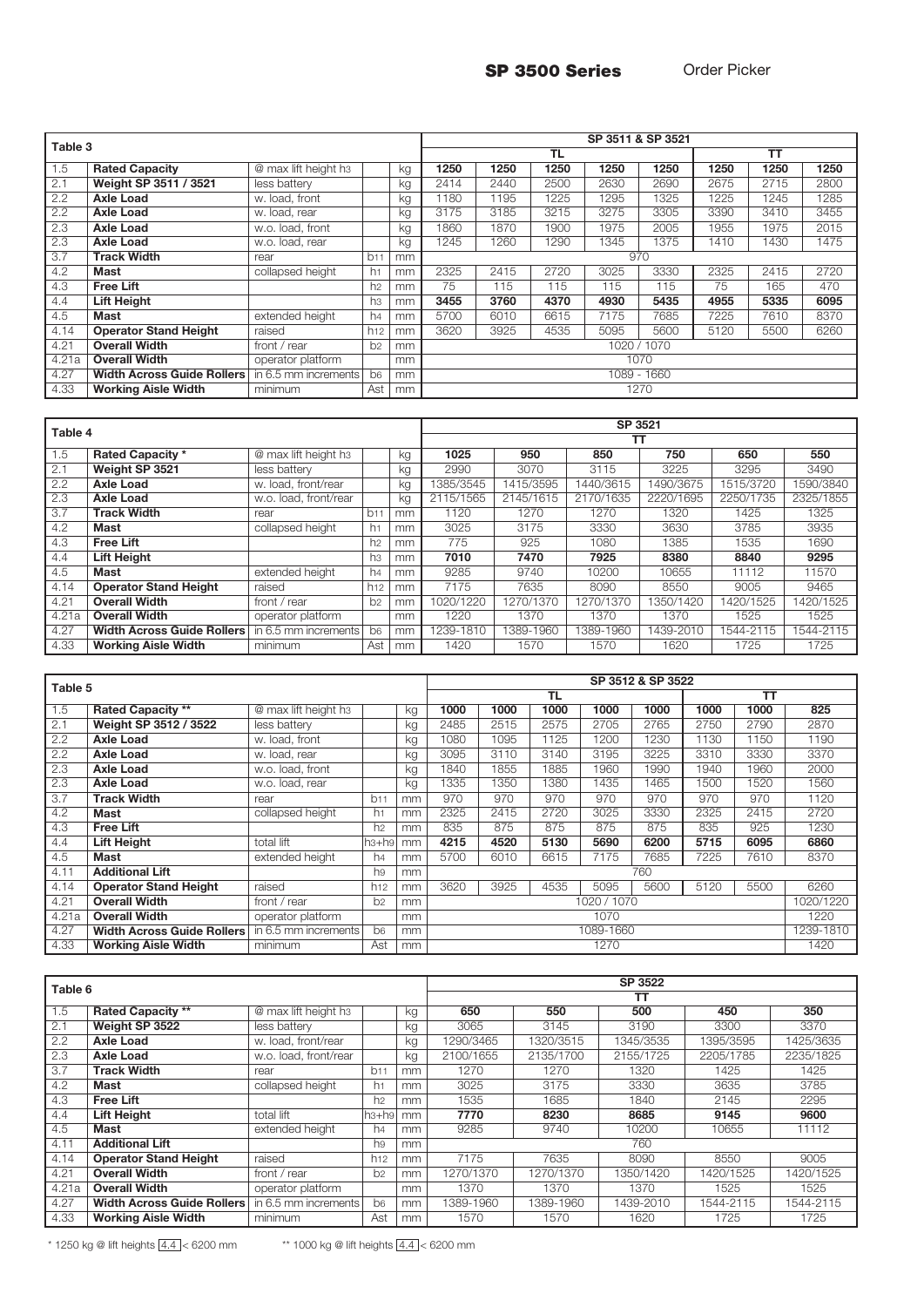#### **Standard Equipment**

- 1. Crown's Access 1 2 3® Comprehensive System Control
- 2. Crown manufactured AC traction motor
- 3. Electronic steering
- 4. Linear speed control for gradual reduction in speed as platform is raised
- 5. Two-speed lower with soft start and stop
- 6. Programmable lift/lower cut outs
- 7. Intelligent Braking System (IBS)
- 8. Crown's Information Display
	- PIN code access capable
	- Standard steer wheel position indicator
	- Enhanced steer wheel position indicator (wire guided trucks)
	- Start up and run time diagnostics
	- Hour meters / travel distance / stop watch
	- Battery discharge indicator with lift interrupt
	- 3 selectable traction performance profiles
	- Access 1 2 3 onboard diagnostic with real time troubleshooting capabilities
- 9. Soft urethane twist grip with "cam grip"
- 10. 10° angled steering wheel with soft feel spinner
- 11. Storage compartment 12. Crown's anti-fatigue floor mat
- 13. Clear visibility platform window
- 14. Clear visibility mast design
- 15. Key switch
- 16. Horn
- 17. Strobe light
- 18. Hinged, lift off steel power unit doors
- 19. SBE 320 battery connector
- 20. Battery roll out function, with  $\overline{\varnothing}$  50 mm battery compartment rollers
- 21. Top battery access for service
- 22. Removable steel battery side covers
- 23. Adjustable battery retainer 24. Emergency power
- disconnect
- 25. Crown's InfoPoint ® feature
- 26. Colour-coded wiring
- 27. Poly drive tyre and tandem load wheel

#### **Model Specific Standard Equipment**

#### **SP 3511 & 3521**

- Hinged side and rear gates with power inhibit
- Pin mounted fully forged cantilever forks

#### **SP 3512 & 3522**

- Hinged side gates with power inhibit
- Fully forged hook-on ISO Type forks
- Auxiliary lifting forks with 760 mm lift

#### **SP 3521 & 3522**

- High speed lift/lower • High speed lifting is automatically cut out when forks are 305 mm from max. elevation
- High speed lowering is automatically cut out when forks are 500 mm from the floor

#### **Optional Equipment**

- 1. Crown wire guidance (broadband technology) operates on all frequencies ranging from 5.2 to 10 kHz without changing components
- 2. End of aisle control system (wire or rail guidance
- required) 3. Aisle guide wheels for rail guidance
- 4. Enhanced steer wheel position indicator (non wire guided trucks)
- 5. Battery retainer interlock switch
- 6. Work lights, dome lights and two-speed fans
- 7. Hand adjustable spotlights
- 8. Mast mounted spotlights
- 9. Flashing amber light
- 10. Audible travel alarm
- 11. Zone Select key switch
- 12. Corrosion conditioning
- 13. Freezer conditioning
- 14. Custom outside straddle width in 25 mm increments from 1145 mm to 1830 mm (cannot be less than std. outside straddle width  $\overline{4.21}$
- 15. 1070, 1220, 1370, 1525 and 1625 mm wide operator platforms (max. 305 mm greater than outside straddle width 4.21)
- 16. Power source for accessories
- 17. Wire mesh screen (std. with freezer conditioning)
- 18. Work Assist™ Accessories • Clip pad and hook
	- Plate
	- Pocket • Clamp
- 19. Poly or Vulkollan non-
- marking drive tyre
- 20. Vulkollan load wheels
- 21. Egress system

### **Model Specific Options**

#### **SP 3511 & 3521**

- Pallet clamp for
	- Euro pallet (150 mm centre stringer width) - Chep pallet (100 mm
	- centre stringer width) - GMA pallet (38 mm centre stringer width)

#### **SP 3512 & 3522**

- Load-facing operator controls
- Adjustable backrest (only with load-facing operator controls)

#### **Human Factor**

The operator area is designed for maximum visibility and stability for increased operator confidence and comfort. The operator platform features a large window  $(0.7 \text{ m}^2)$  for excellent visibility. A Crown designed clear-view mast gives the operator one forward and two peripheral windows for maximum visibility when the platform is lowered. The full free lift mast provides unobstructed

visibility through the window when raised.

A low-profile power unit, low placement of the lower cross brace, and an outer C-channel rail assembly also contribute to excellent visibility.

A soft urethane twist grip is solidly mounted to the truck console to provide excellent stability for the operator during travel, plugging and braking. Controls for raise/lower, horn and emergency disconnect are conveniently located for efficient operation and minimal operator fatique.

The steering wheel is angled at 10° and recessed to maximize the work area and reduce steer effort. The steering wheel and spinner knob are covered with soft urethane to reduce grip force and insulate against vibration. Control location keeps the operator's posture neutral at all times.

The anti-fatigue floor mat, made of a microcellular composition, absorbs shock and vibration. The brake pedal has a lowprofile design and is flush with the floor mat when depressed. Heavy-duty side gates, with three horizontal and one vertical support rail, communicate security to the operator. For additional safety, cut-out switches disengage truck operation when gates are raised. Two work lights, two dome lights and a two-speed fan are optional. Power-on key prevents unauthorised operation of the truck; start position initialises truck self-test. The information display panel provides concise, clear feedback for the operator during truck operation.

#### **Access 1 2 3®**

The Access 1 2 3 Comprehensive System Control is a modular communications and control system. It monitors all on-board sensors, makes decisions based on the sensor readings, and subsequently,